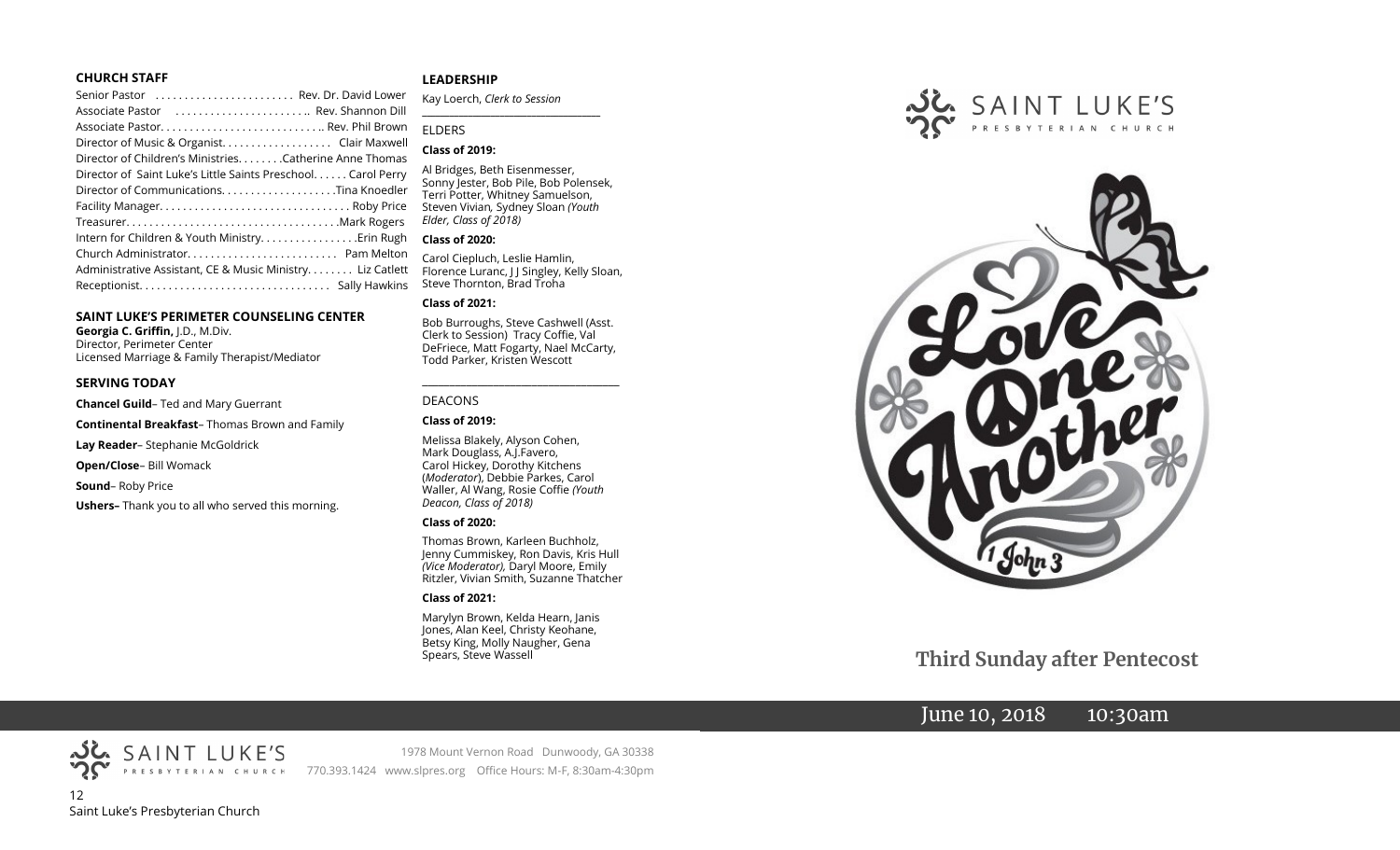

1978 Mount Vernon Road • Dunwoody, Georgia 30338 770.393.1424 • www.slpres.org

#### **June 10, 2018**

Third Sunday after Pentecost

#### **Liturgical Color:** Green

*Liturgical colors can orient us to the season of the church year and help to engage the sense of sight in worship. Green denotes Ordinary Time; time which is not marked by a specific festival or season.*

### **SUNDAY SCHEDULE**

8:30am Chapel Communion Service 9:30am Sunday School 10:30am Sanctuary Worship Service

*Nursery available at all services and Sunday School.* 

## MISSION

Responding to God's call and empowered by the Holy Spirit, we invite all to join us in knowing, serving, and sharing Jesus Christ here and around the world.

#### VISION

To be a beacon of faith, hope, and love– every member an active disciple in Christ's ministry.

## **WELCOME, GUESTS!**

We are delighted you are worshipping with us.

**DURING** the Welcome, please print the requested information on the Friendship Pad and pass the Friendship Pad down the pew.

**AFTER** the worship service, please join us outside the Sanctuary where our Pastors or a church officer will be available to answer questions and provide you with a loaf of freshly-baked bread.

**FOR MORE** information about our programs, ministries or membership, please contact one of our Pastors at 770.393.1424, or visit our website: slpres.org.

## **THAT ALL MAY WORSHIP**

**ASSISTIVE** A hearing loop is  $\mathcal{D}_{\mathrm{r}}$ accessible by switching hearing aids to T-coil. Also, large print hymnals and back cushions are available. Please contact an usher for further assistance.

**CHILDREN** are a precious part of our church family, and we welcome them in worship. Worship notebooks and tactile activities are available on the back ledges of the sanctuary for preschool and elementary ages. Each week, children are invited to walk up for an age-appropriate message during "Tell Us Our Story." After that time, they may remain in worship, go to Faithful Friends (K-2nd) or go to child care (PreK and younger).

**SAINT LUKE'S JULY 4TH** — Yes, it is hard to believe we are starting to think about the Saint Luke's float assembly and all the festivities surrounding Independence Day. Certainly, details are being fine tuned but mark your calendars for the afternoon of Sunday, July 1, when we will be float building and "fellowshipping" at Saint Luke's; all in preparation for the parade on Wednesday, July 4.

**A NOTE FROM CAROLINE HURST** -- Hello! After attending Mountain TOP for 6 years with Saint Luke's youth mission trip, I now have the privilege to be on summer staff as a ministry coordinator. I am so looking forward to spending the summer at my favorite place and serving people throughout the Cumberland Plateau. I am looking for your support prayerfully, emotionally, and financially as I prepare for a summer on the mountain serving the Lord. Thank you!

https://mountain-[top.networkforgood.com/](https://mountain-top.networkforgood.com/projects/51741-caroline-hurst-s-fundraiser) [projects/51741](https://mountain-top.networkforgood.com/projects/51741-caroline-hurst-s-fundraiser)-caroline-hurst-s-fundraiser

#### **EXCITING NEWS! BEHIND THE SCENES ACTION TAKING PLACE** — The Saint Luke's

staff has been undergoing training to learn about a new church data management system. This summer Saint Luke's will begin the conversion process to REALM. Check out the features of Realm if you are interested, https://www.acstechnologies.com/products/ realm. It is important for you to know that this is occurring behind the scenes. Please note, that now through early fall, you will begin to see Realm conversion updates in Highlights and in the Sunday bulletin. Some may require action on your part. We will keep you apprised to ensure a smooth transition and of course, will assist with anything needed.

The current Church Life App is still available for your use but any recent changes (since May 31) may not be visible. In the short term, any recurring gifts and associated set up information will remain the same and be processed as usual.

A churchwide email was sent on Wednesday, June 6, explaining a small hiccup that was encountered during the staff Realm training. The email stated:

#### *Dear Friends,*

*We are in the process of updating our database. Today the system seems to have sent an email ONLY to some parents regarding their children with the subject line "privacy change notification." We were not aware that an email was going out. We did not change settings. Your information is right where it always has been and is protected well. We are excited about our new system and the efficiency and opportunities it will give us to be better connected as a church family. As always, please reach out if you have any questions. Contact Phil Brown at: philbrown@slpres.org.*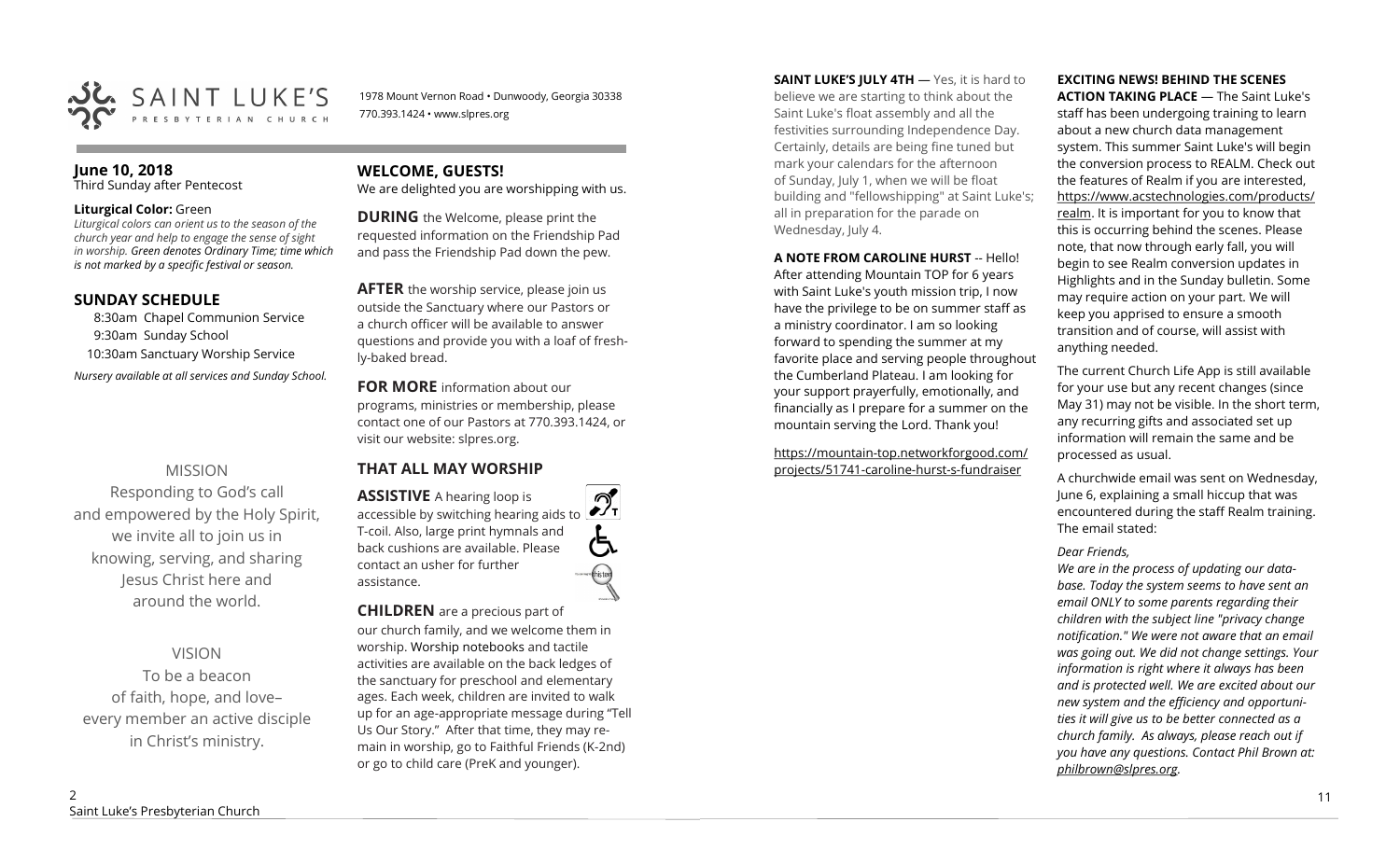# YOUTH MINISTRY

**Phil Brown philbrown@slpres.org / 770.393.1424 ext. 238**   $\_$  ,  $\_$  ,  $\_$  ,  $\_$  ,  $\_$  ,  $\_$  ,  $\_$  ,  $\_$  ,  $\_$  ,  $\_$  ,  $\_$  ,  $\_$  ,  $\_$  ,  $\_$  ,  $\_$  ,  $\_$  ,  $\_$  ,  $\_$  ,  $\_$  ,  $\_$  ,  $\_$  ,  $\_$  ,  $\_$  ,  $\_$  ,  $\_$  ,  $\_$  ,  $\_$  ,  $\_$  ,  $\_$  ,  $\_$  ,  $\_$  ,  $\_$  ,  $\_$  ,  $\_$  ,  $\_$  ,  $\_$  ,  $\_$  ,

## **HERE'S WHAT'S COMING UP IN YOUTH MINISTRY:**

#### **SUNDAY SCHOOL**

June 10, and August 5 and 12 (9:30am–10:15am). June 10: Help with VBS set up. (Baby Shower is postponed until fall. Details TBD) August 5 & 12: regular Sunday school.

#### **VBS**

Youth helping with VBS should attend a short training after the 10:30am worship service on June 10, in the youth room upstairs; lunch is provided; we'll be done by 12:15pm.

Also, we can use a few more youth…a few classroom helpers and a couple people to be on stage and help in the great hall. One more HS female to help with the  $4<sup>th</sup>$  and  $5<sup>th</sup>$  grade day trips and overnight on Wednesday. Let Phil or Catherine Anne know if you can help any day – we can make that work.

#### **MOUNTAIN TOP TOOL TRAINING AND TOOL SORT, JUNE 12, 1pm-3pm**

If you are doing service project, please attend this tool training. It will be safety training and tool/building basics. Wear long pants, close-toed shoes, and leather gloves. If you have long hair please TIE IT BACK. WE WILL ALSO SORT TOOLS INTO OUR VAN BUCKETS.

#### **GRADUATE PICTURES, FINAL CALL (WERE DUE BY JUNE 8)**

**For HS grads**: High School from which they graduated and the college they will be attending or other plans– could include gap-year or internships, or a job.

**For College & Graduate School grads**: Degree they received and plans for after graduation – again, it could be a job, an internship, military, or other options.

 $\_$  , and the set of the set of the set of the set of the set of the set of the set of the set of the set of the set of the set of the set of the set of the set of the set of the set of the set of the set of the set of th

# MUSIC MINISTRY

**Clair Maxwell clairmaxwell@slpres.org / 770.393.1424 ext. 227** 

#### **SUMMER MUSIC**

Musicians are needed for our summer services at both 8:30 and 10:30 worship. Dates this year are through August 12. Soloists, instrumentalists and small groups are welcome. Contact Clair about Sundays when you could share your gifts.

## **In Preparation for Worship**

"The whole idea behind this week's reading from 1 John, and indeed the entire book, is that in the sacrificial love of Christ we see and experience God; in doing so we are compelled to live out that love in word and deed."

 *-Sharron R. Blezard, Stewardship of Life*

**Gathering Prayer** 

**Prelude** Prelude *Dietrich Buxtehude* 

## **Chiming of the Hour**

## **Welcome and Announcements**

*If you are new to Saint Luke's today, welcome, we are so glad you are here! We have a gift of fresh bread we would love to give to you as a token of our gratitude. Please introduce yourself after worship to receive your welcome gift.*

*Please take the time now to fill out the Friendship Pads situated at the end of each pew. Write down your names and pass the pad down the pew, so that you may greet your pew neighbors by name and that we may know you are here.*

**Call to Worship\*** 1 John 4:7.19

Leader: Beloved, let us love one another. **People: We love because God first loved us.**

**Hymn #691\*** Lord, When I Came into This Life

## **Call to Confession\***

Leader: The Lord be with you. **People: And also with you.** Leader: Let us pray.

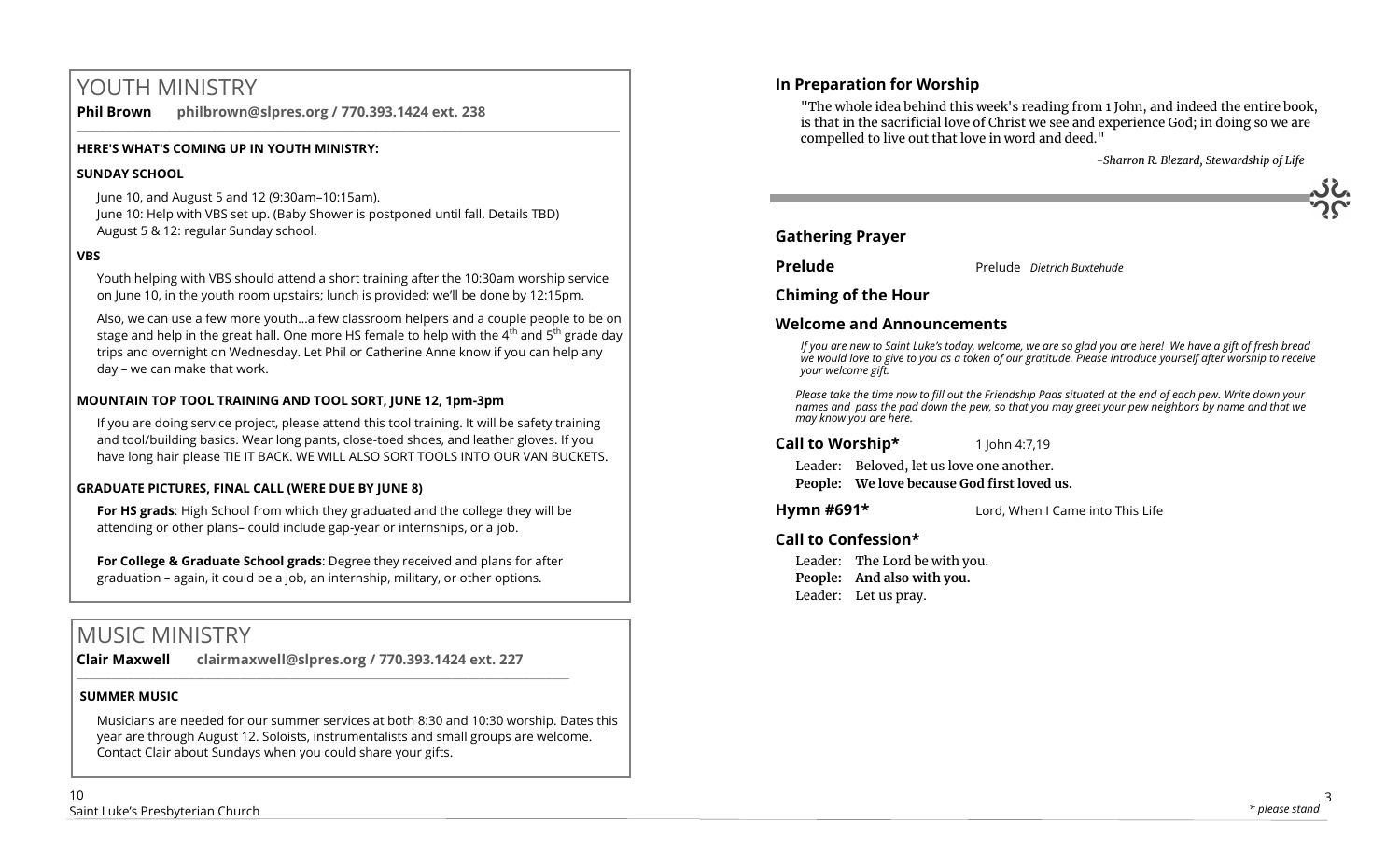### **Prayer of Confession\***

**Lord, have mercy on us. We talk about love, but our actions betray us. We talk about love, but we neglect the poor. We talk about love, but we fail to love one another. Lord, have mercy on us. Forgive us, and abide in us by the power of your Spirit so that our lives may show our love for Jesus Christ, in whose body we live and in whose name we pray. Hear now the silent prayers on our hearts...**(*Silence is kept for personal reflection.)*

Leader: Lord, in your mercy. **People: Hear our prayer. Amen.**

## **Assurance of Forgiveness\***



## **Passing the Peace of Christ\***

Leader: May the peace of Christ be with you. **People: And also with you.** 

## **Prayer for Illumination Stephanie McGoldrick Prayer for Illumination**

**Scripture Reading** 1 John 3:1; 16-24, *pages 225 and 226 of the New Testament* 

## **Tell Us Our Story Phil Brown Phil Brown**

*After Tell Us Our Story, parents may walk children 3 and younger to their classrooms in Sheppard Hall. Pre-K, 1st and 2nd graders may gather in the narthex, make a nametag, and follow your teacher up to The Harbor for a series of "Whirl" videos.*

# S P L A S H ! CHILDREN'S MINISTRIES

**Catherine Anne Thomas cathomas@slpres.org / 770.393.1424 ext. 228** 

**\_\_\_\_\_\_\_\_\_\_\_\_\_\_\_\_\_\_\_\_\_\_\_\_\_\_\_\_\_\_\_\_\_\_\_\_\_\_\_\_\_\_\_\_\_\_\_\_\_\_\_\_\_\_\_\_\_\_\_\_\_\_\_\_\_\_\_\_\_\_\_\_\_\_\_\_\_\_\_\_\_\_\_\_\_\_\_\_\_\_\_\_\_\_\_\_\_\_\_\_\_\_\_\_\_\_** 

#### **FOUR SUMMER SUNDAYS FOR CHILDREN, 9:30AM-10:15AM FOR BOTH GROUPS**

Ages 3 through Kindergarten will meet in Room 120 on June 10, August 5 and August 12 for a series entitled, "God Helps Me"!

1st grade through 5th grade will prepare for "Are you Smarter than a 5th Grader?" with our House to House Adult Education Class. This group will meet in The Dock on June 10, and August 5. On August 12 the children will take on the parents in a competition showdown. You will not want to miss this.

#### **VBS, SHIPWRECKED**

One More Way to Help! Our Shipwrecked gang is so grateful to everyone who has contributed time, talent, kids' snacks ingredients, prayers, and positive energy to our Vacation Bible School happening next week! If for some reason you have not yet been able to help – but would still like to do so – our last opportunity is helping to provide snacks for the 100 volunteers based here at the church. Running around an island every day is hard work, so our crew members will be thrilled to get a few treats on their breaks!

Here is the link to sign up:

https://www.signupgenius.com/go/30e0b4ba5a928ab9-vbs2018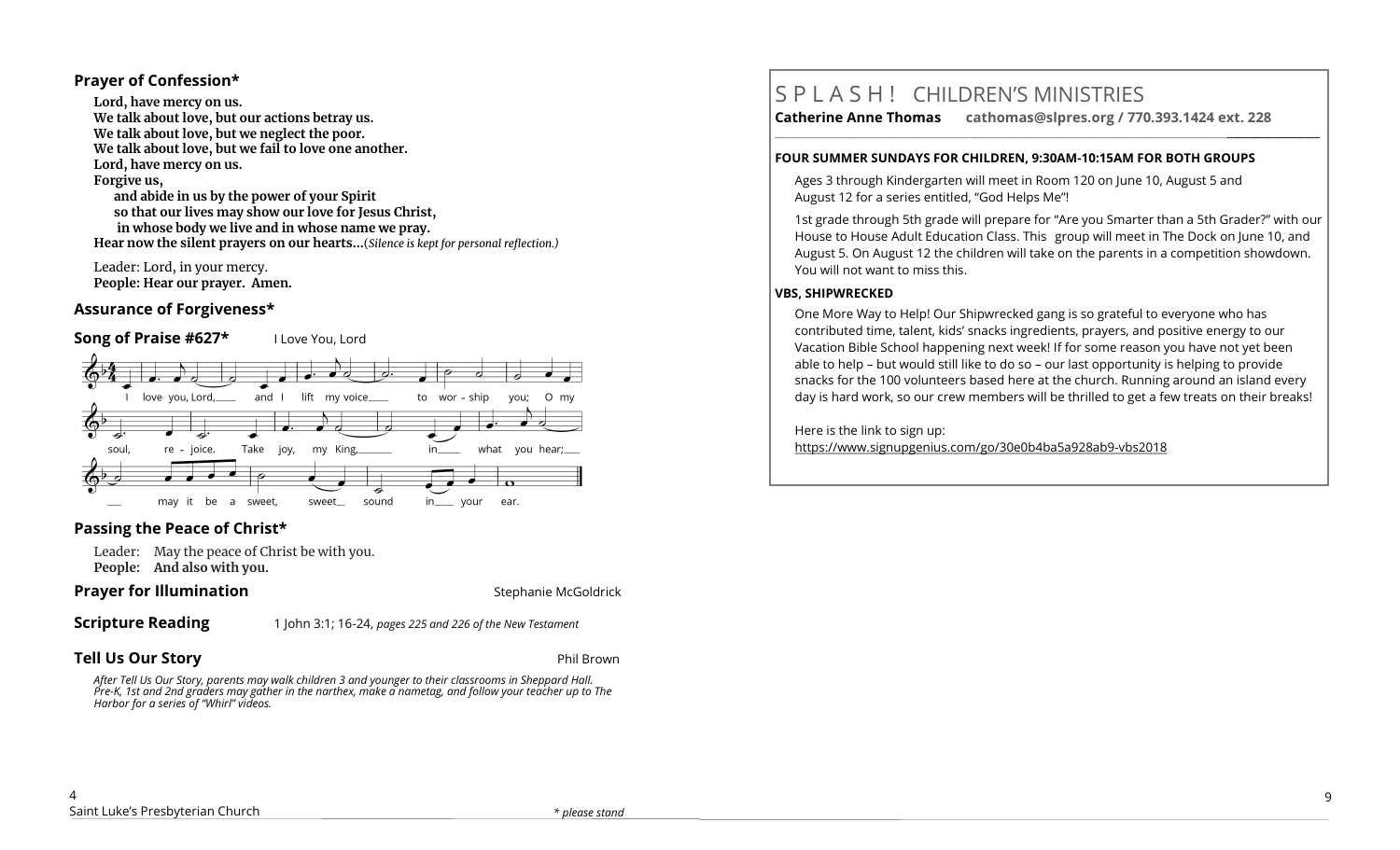# ADULT MINISTRY

**Shannon Dill shannondill@slpres.org / 770.393.1424 ext. 229**   $\_$  ,  $\_$  ,  $\_$  ,  $\_$  ,  $\_$  ,  $\_$  ,  $\_$  ,  $\_$  ,  $\_$  ,  $\_$  ,  $\_$  ,  $\_$  ,  $\_$  ,  $\_$  ,  $\_$  ,  $\_$  ,  $\_$  ,  $\_$  ,  $\_$ 

## **ADULT SUNDAY SCHOOL**

Individual classes have begun. Please see the website for a full description of each class. (http://slpres.org/program-ministries/adult-ministry/sunday-school)

Faith Foundations: Room 232 House to House: Room 203 Seasons of the Spirit: Room 231/233 Soul Food: Room 234/236

Summer schedule for each adult education class is noted below:

Faith Foundations meets all summer. House to House will be off June 17 through July 29. Resumes on August 5. Seasons of the Spirit will meet all summer. Soul Food will meet in June and July, but will take off August. Resumes August 26.

### **FRIDAY MORNING MEN'S BIBLE STUDY**

Fellowship and Bible study every Friday from 6:40-8am in the Parlor with Dan Joyce.

### **BIBLE STUDY: "WAYFARERS"**

Come join David, Shannon or Phil as this week's preacher leads a study of the scripture for the upcoming Sunday's worship. Meet on Wednesdays at 10am in the church library. Please note that Wayfarers will NOT meet on Wednesday, June 13 and the four Wednesdays in July. The group will resume on Wednesday, August 1.

## **SUMMERTIME BREAK**

Please note that our Faith and Parenting Group, as well as, our Tavern Talks Group will take a small summertime break during the months of June and July. Many folks are traveling or just enjoying some less regularly scheduled time. Notices will be in Highlights and the Sunday bulletin when we resume in August!

| <b>Special Music</b>                                                                                                                                                                                                                                                                                                                                                                                                                                                                                                                                                                      | O Love That Will Not Let Me Go<br>John Ness Beck                                 | James Ranson, Solo |
|-------------------------------------------------------------------------------------------------------------------------------------------------------------------------------------------------------------------------------------------------------------------------------------------------------------------------------------------------------------------------------------------------------------------------------------------------------------------------------------------------------------------------------------------------------------------------------------------|----------------------------------------------------------------------------------|--------------------|
| O Love, that will not let me go,<br>I rest my weary soul in Thee;<br>I give Thee back the life I owe,                                                                                                                                                                                                                                                                                                                                                                                                                                                                                     | that in Thine ocean depths its flow may richer, fuller be.                       |                    |
| O Joy that seekest me through pain,<br>I cannot close my heart to Thee;<br>I trace the rainbow through the rain,                                                                                                                                                                                                                                                                                                                                                                                                                                                                          | and feel the promise is not vain, that morn shall tearless be. (George Matheson) |                    |
| <b>Sermon</b>                                                                                                                                                                                                                                                                                                                                                                                                                                                                                                                                                                             | "Love One Another"                                                               | Shannon Dill       |
| Hymn #188*                                                                                                                                                                                                                                                                                                                                                                                                                                                                                                                                                                                | Jesus Loves Me                                                                   |                    |
| Affirmation of Faith*                                                                                                                                                                                                                                                                                                                                                                                                                                                                                                                                                                     | Apostles' Creed                                                                  |                    |
| I believe in God, the Father Almighty,<br>Maker of heaven and earth,<br>and in Jesus Christ, His only Son, our Lord;<br>who was conceived by the Holy Ghost,<br>born of the Virgin Mary,<br>suffered under Pontius Pilate;<br>was crucified, dead, and buried;<br>he descended into hell;<br>the third day he rose again from the dead;<br>he ascended into heaven,<br>and sitteth on the right hand<br>of God the Father Almighty;<br>I believe in the Holy Ghost;<br>the holy catholic Church;<br>the communion of saints;<br>the forgiveness of sins;<br>the resurrection of the body; | from thence he shall come to judge the quick and the dead.                       |                    |
| and the life everlasting. Amen.                                                                                                                                                                                                                                                                                                                                                                                                                                                                                                                                                           |                                                                                  |                    |